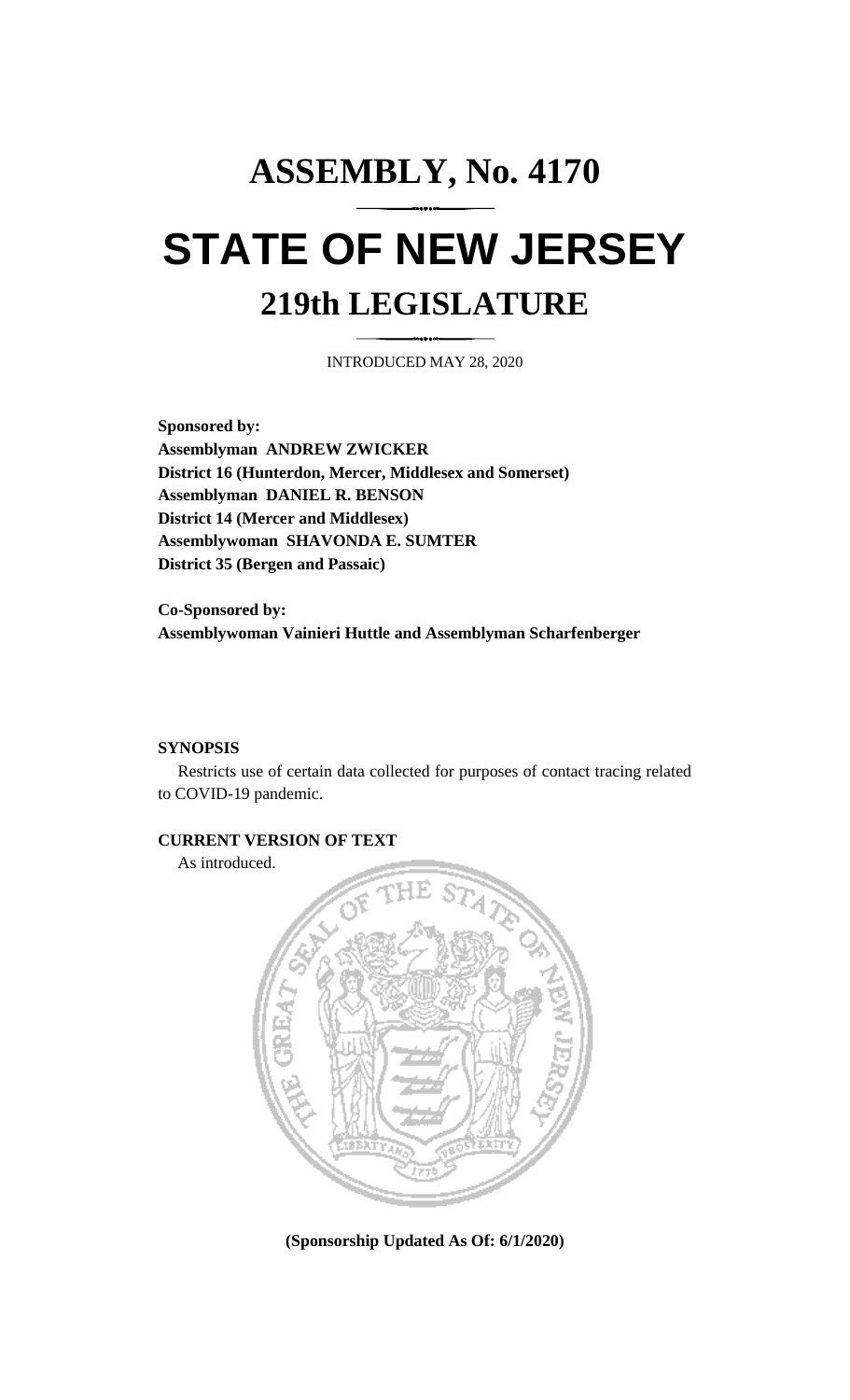**AN ACT** concerning data privacy related to certain health information.

 **BE IT ENACTED** *by the Senate and General Assembly of the State of New Jersey:*

 1. a. To the extent that any public health entity collects data regarding an individual for the purposes of contact tracing related to the coronavirus disease 2019 (COVID-19) pandemic, including digital data from Bluetooth devices or global positioning systems, such health and location data shall only be used by the public health entity for the purposes of completing contact tracing, and the public health entity shall ensure the data is deleted from the entity's records no later than 30 days after the date the data is received by the entity. If a public health entity shares data collected for the purposes of contact tracing related to the COVID-19 pandemic with a third party entity, the public health entity shall publish the name of the third party entity on its Internet website or on the Internet website of the Department of Health, and shall require that the third party entity only use the data for the purposes of completing contact tracing related to the COVID-19 pandemic and that the third party entity delete the data by the date on which the public health entity is required to delete the data. To this end, the Commissioner of Health shall require that systems using health and location data for contact tracing purposes automatically delete the data no later than 30 days after the data is entered into the system.

 b. A third party entity that misuses or unlawfully discloses COVID-19 contact tracing data shared with it by a public health entity, or that retains the data beyond the date on which the data is required to be deleted, shall be liable to a civil penalty of up to \$10,000, which shall be collected by and in the name of the Commissioner of Health in a summary proceeding before a court of competent jurisdiction pursuant to the "Penalty Enforcement Law of 1999," P.L.1999, c.274 (C.2A:58-10 et seq.).

c. As used in this section:

 "Contact tracing" means the process of identifying individuals who were in contact with a person who has tested positive for COVID-19 or who was likely exposed to COVID-19, as well as providing support services to the individual. Contact tracing may include: verbal interviews with individuals and those they may have had contact with, as well as any other individual who may have knowledge of potential exposure situations; to the extent authorized by applicable State and federal laws, accessing an individual's digital data from a Bluetooth or global positioning system to identify potential exposures; and any other means utilized by a public health entity to track potential exposures to, and the potential spread of, COVID-19 among individuals and population groups within the State.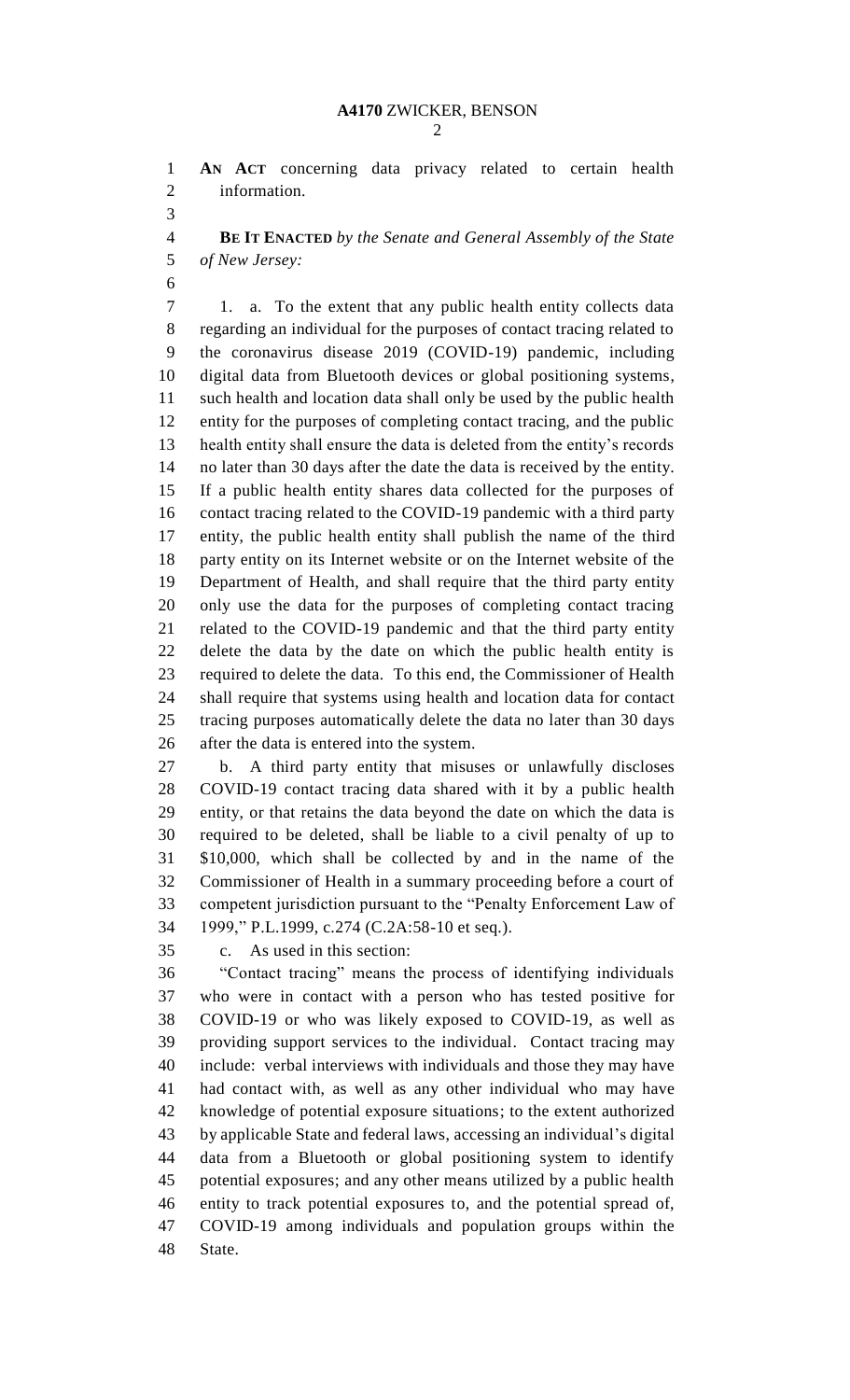"Public health entity" means the Department of Health, any county or local board of health, and any other entity conducting contact tracing in response to the COVID-19 pandemic.

 2. No later than 30 days after the effective date of this act, the Commissioner of Health shall publish on its Internet website proposed guidance on how public health entities and third party entities may use data collected for contact tracing related to the COVID-19 pandemic, and how those entities will be required to ensure the security and confidentiality of that data, including any specific internal audit requirements those entities will be required to implement to guard against misuse or unauthorized disclosure of the data. The commissioner shall create a mechanism for members of the public to submit comments on the proposed guidance, allow for a public comment period of at least 30 days, and, no later than 30 days after the public comment period closes, publish final guidance on the use of data collected for the purposes of contact tracing related to the COVID-19 pandemic, which final guidance may incorporate appropriate revisions based on public comments received. Nothing in this section shall be construed to prohibit or delay the implementation of section 1 of this act immediately upon the effective date of this act.

 3. This act shall take effect immediately and shall expire one year after the end of both the state of emergency and the public health emergency declared in response to the coronavirus disease 2019 pandemic.

- 
- 
- 

## STATEMENT

 This bill provides that public health entities, including the Department of Health, county and local boards of health, and other entities that collect data regarding an individual for the purposes of contact tracing related to the coronavirus disease 2019 (COVID-19) pandemic, may only use the data for the purposes of completing contact tracing.

 Contact tracing is the process of identifying, and providing support services to, individuals who may have been exposed to COVID-19 through contact with a person who has tested positive for COVID-19 or who has had a serious risk exposure. Contact tracing may include both verbal interviews with individuals and the use of digital data, such as Bluetooth data and data from global positioning systems, to conduct proximity investigations and identify when individuals may have been in close contact with others.

 The bill requires public health entities to ensure that health and location data collected for contact tracing is deleted from the entity's records no later than 30 days after the date the data is received by the